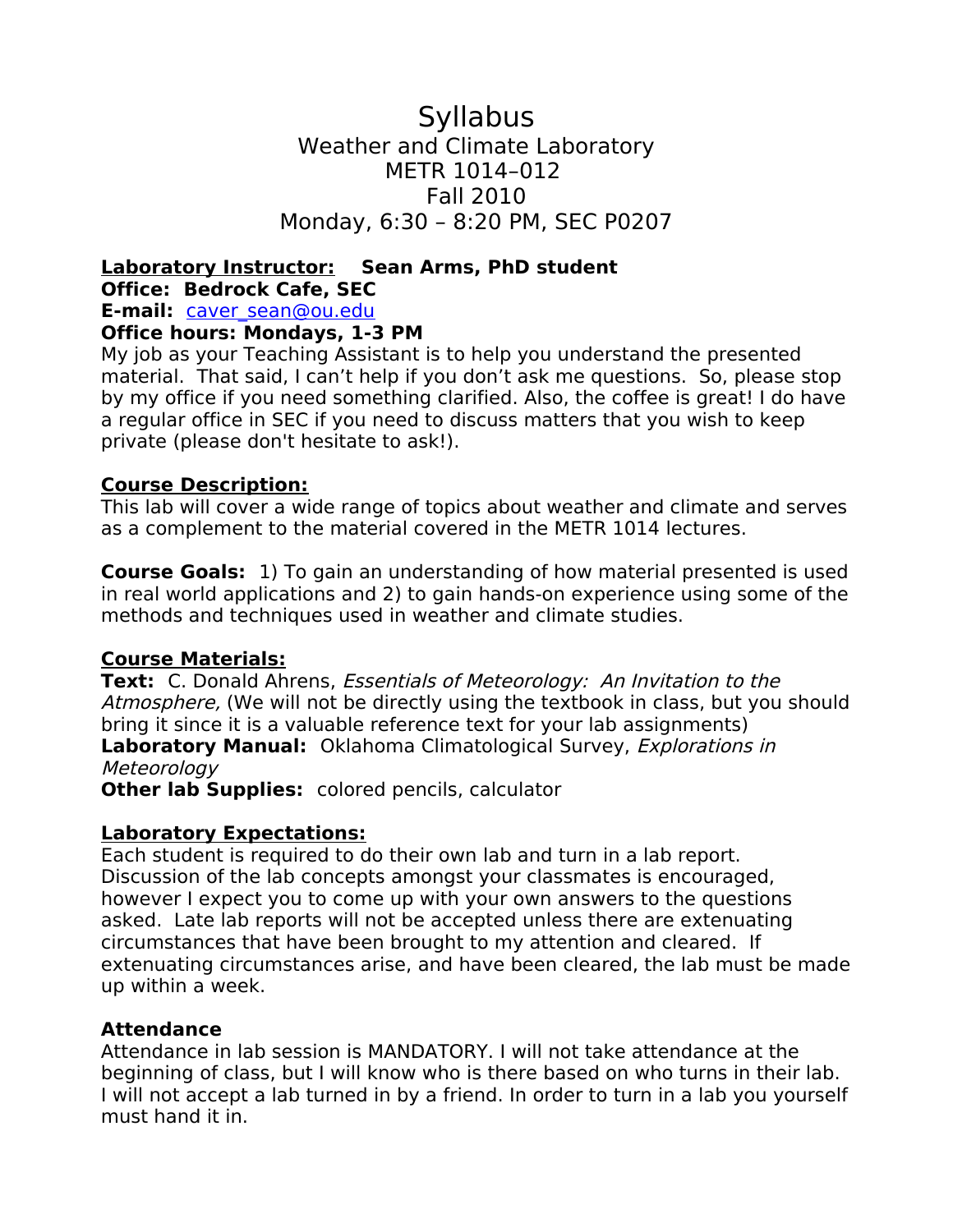If you need to miss a lab due to athletic or religious reasons please inform me as soon as possible, but by no later than one week prior to the missed class. It may be possible for you to attend an alternate lab session, but this first must be cleared with the proper teaching assistant. I understand that sometimes you will need to miss a lab due to illness or unavoidable circumstances (ex. A death in the family) and will not be able to provide the required one week notice. Please let me know as soon as possible and other arrangements can be made for you to receive credit for your lab. Asking to turn in lab 3 a week before our final lab will not fly too far.

### **Lab Structure**

We will start each lab promptly at the stated starting time. Please make your best effort to not come in late as it disrupts the class. Be sure to come prepared. This means bringing a pencil, eraser, calculator, and sometimes colored pencils to each class. I will give a brief introduction to each lab before you start on your assignment, and this is a good time to ask questions if you have any.

Labs are to be completed in class only. The two hours allotted to class should be sufficient to complete each lab, so please use your time effectively. Labs are due at the end of each lab period.

DO NOT WORK ON THE LAB EXERCISE BEFORE CLASS!! This will be considered a form of cheating, and will result in a score of zero on that particular lab. Plus, this is the one lab where you can be somewhat of a slacker – you will be able to do all of the lab work in lab and should never have 'homework' other than studying for the lab quizzes. Take advantage of this situation, as it does not happen often!

### **Grading**

| Lab exercises | 60% |
|---------------|-----|
| Lab quizzes   | 40% |

Your final lab grade will account for 25% of your total grade in the course. The labs will be graded for the most part on accuracy. You may lose points for sloppy or illegible work, so please be as neat as possible. Although the number of total points for each lab will change, all labs will be weighted equally. The lowest lab grade will be dropped.

There will be 5 quizzes over lab material throughout the semester.

### **Correspondence:**

When sending me e-mails, please use your OU e-mail address and put METR 1014: last name in the subject line. I receive many e-mails and this will ensure that yours are read before the others. I will respond to your emails within 24 hours during the week, although all bets are off on the weekends. As you lab